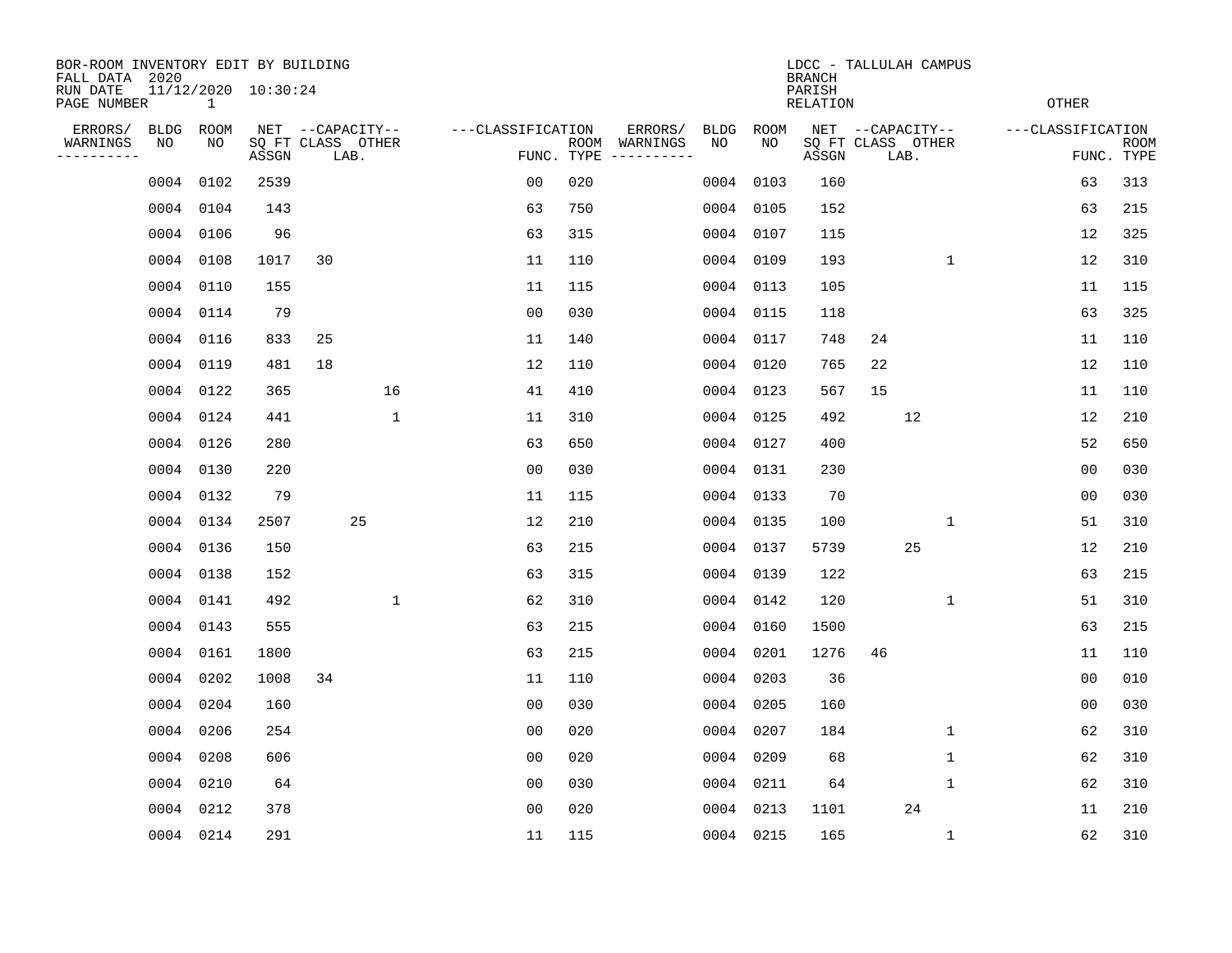| BOR-ROOM INVENTORY EDIT BY BUILDING<br>FALL DATA 2020 |      |                            |                     |      |                   |                                    | LDCC - TALLULAH CAMPUS<br><b>BRANCH</b> |                                      |           |           |                                                                                             |    |                                                                                                                                  |                                          |                    |
|-------------------------------------------------------|------|----------------------------|---------------------|------|-------------------|------------------------------------|-----------------------------------------|--------------------------------------|-----------|-----------|---------------------------------------------------------------------------------------------|----|----------------------------------------------------------------------------------------------------------------------------------|------------------------------------------|--------------------|
| RUN DATE<br>PAGE NUMBER                               |      | $\overline{\phantom{0}}^2$ | 11/12/2020 10:30:24 |      |                   |                                    |                                         |                                      |           |           | PARISH<br><b>RELATION</b>                                                                   |    |                                                                                                                                  | <b>OTHER</b>                             |                    |
| ERRORS/ BLDG ROOM                                     |      |                            |                     |      |                   | NET --CAPACITY-- ---CLASSIFICATION |                                         |                                      |           |           |                                                                                             |    | ERRORS/ BLDG ROOM NET --CAPACITY-- ----CLASSIFICATION                                                                            |                                          |                    |
| WARNINGS<br>----------                                | NO   | NO                         | ASSGN               | LAB. | SQ FT CLASS OTHER | בים בית<br>במוסן                   |                                         | ROOM WARNINGS<br>FUNC. TYPE $------$ | NO        | NO        | ASSGN                                                                                       |    | SQ FT CLASS OTHER<br>LAB.                                                                                                        |                                          | ROOM<br>FUNC. TYPE |
|                                                       |      | 0004 0216                  | 112                 |      |                   | 62                                 | 315                                     |                                      |           | 0004 118A | 600                                                                                         | 14 |                                                                                                                                  | 11                                       | 110                |
|                                                       |      | 0004 118B                  | 616                 | 15   |                   | 11                                 | 140                                     |                                      |           |           |                                                                                             |    |                                                                                                                                  |                                          |                    |
|                                                       |      |                            |                     |      |                   |                                    |                                         |                                      |           |           | TOTAL NUMBER CLASSROOMS<br>TOTAL NUMBER LABS 210<br>TOTAL NUMBER SPECIAL LABS 220           |    | TOTAL ASSIGNABLE & UNASSIGNABLE SQFT: 31,223<br>TOTAL NET ASSIGN SQ. FT. IN ROOM FILE 26,427<br>TOTAL NUMBER COMPUTER CLASSROOMS | 8<br>$\boldsymbol{2}$<br>$\overline{4}$  |                    |
|                                                       |      | 0005 0001                  | 546                 | 20   |                   | 15                                 | 110                                     |                                      |           | 0005 0002 | 253 20<br>TOTAL NUMBER CLASSROOMS<br>TOTAL NUMBER LABS 210<br>TOTAL NUMBER SPECIAL LABS 220 |    | TOTAL ASSIGNABLE & UNASSIGNABLE SQFT:<br>TOTAL NET ASSIGN SQ. FT. IN ROOM FILE<br>TOTAL NUMBER COMPUTER CLASSROOMS               | 799<br>799<br>$\overline{\phantom{0}}^2$ | 20 110             |
|                                                       |      | 0008 0001                  | 110                 |      |                   | 00                                 | 010                                     |                                      |           |           | TOTAL NUMBER CLASSROOMS<br>TOTAL NUMBER LABS 210<br>TOTAL NUMBER SPECIAL LABS 220           |    | TOTAL ASSIGNABLE & UNASSIGNABLE SQFT:<br>TOTAL NET ASSIGN SQ. FT. IN ROOM FILE<br>TOTAL NUMBER COMPUTER CLASSROOMS               | 110                                      |                    |
|                                                       | 0009 | 0001                       | 1716                |      | 10                | 12                                 | 210                                     |                                      | 0009 0002 |           | 1323                                                                                        | 30 |                                                                                                                                  | 12                                       | 110                |
|                                                       | 0009 | 0003                       | 432                 | 18   |                   | 15                                 | 110                                     |                                      | 0009      | 0004      | 80                                                                                          |    | 1                                                                                                                                | 53                                       | 310                |
|                                                       | 0009 | 0005                       | 224                 |      | $\mathbf{1}$      | 61                                 | 310                                     |                                      | 0009      | 0006      | 84                                                                                          |    | $\mathbf{1}$                                                                                                                     | 55                                       | 310                |
|                                                       | 0009 | 0007                       | 80                  |      | $\mathbf 1$       | 61                                 | 310                                     |                                      | 0009      | 0008      | 880                                                                                         |    |                                                                                                                                  | 63                                       | 650                |
|                                                       | 0009 | 0009                       | 1360                |      |                   | 52                                 | 650                                     |                                      | 0009      | 0010      | 1386                                                                                        | 35 |                                                                                                                                  | 15                                       | 110                |
|                                                       | 0009 | 0011                       | 420                 | 20   |                   | 11                                 | 110                                     |                                      | 0009      | 0012      | 210                                                                                         |    | 5                                                                                                                                | 0 <sub>0</sub>                           | 030                |
|                                                       | 0009 | 0013                       | 32                  |      |                   | 0 <sub>0</sub>                     | 010                                     |                                      | 0009      | 0014      | 210                                                                                         |    | 5                                                                                                                                | 0 <sub>0</sub>                           | 030                |
|                                                       | 0009 | 0015                       | 1080                | 30   |                   | 11                                 | 110                                     |                                      | 0009      | 0016      | 2700                                                                                        | 40 |                                                                                                                                  | 11                                       | 140                |
|                                                       | 0009 | 0017                       | 384                 |      | 15                | 11                                 | 680                                     |                                      | 0009      | 0018      | 551                                                                                         |    | $\mathbf{1}$                                                                                                                     | 51                                       | 310                |
|                                                       | 0009 | 0019                       | 240                 |      |                   | 12                                 | 115                                     |                                      | 0009      | 0020      | 1176                                                                                        | 40 |                                                                                                                                  | 12                                       | 110                |
|                                                       | 0009 | 0021                       | 480                 |      | $\mathbf{1}$      | 63                                 | 310                                     |                                      | 0009      | 0022      | 24                                                                                          |    | $\mathbf{1}$                                                                                                                     | 00                                       | 030                |
|                                                       |      | 0009 0035                  | 195                 |      | $\mathbf{1}$      | 63                                 | 310                                     |                                      |           | 0009 0037 | 195                                                                                         |    | $\mathbf{1}$<br>TOTAL ASSIGNABLE & UNASSIGNABLE SQFT:                                                                            | 63<br>15,462                             | 310                |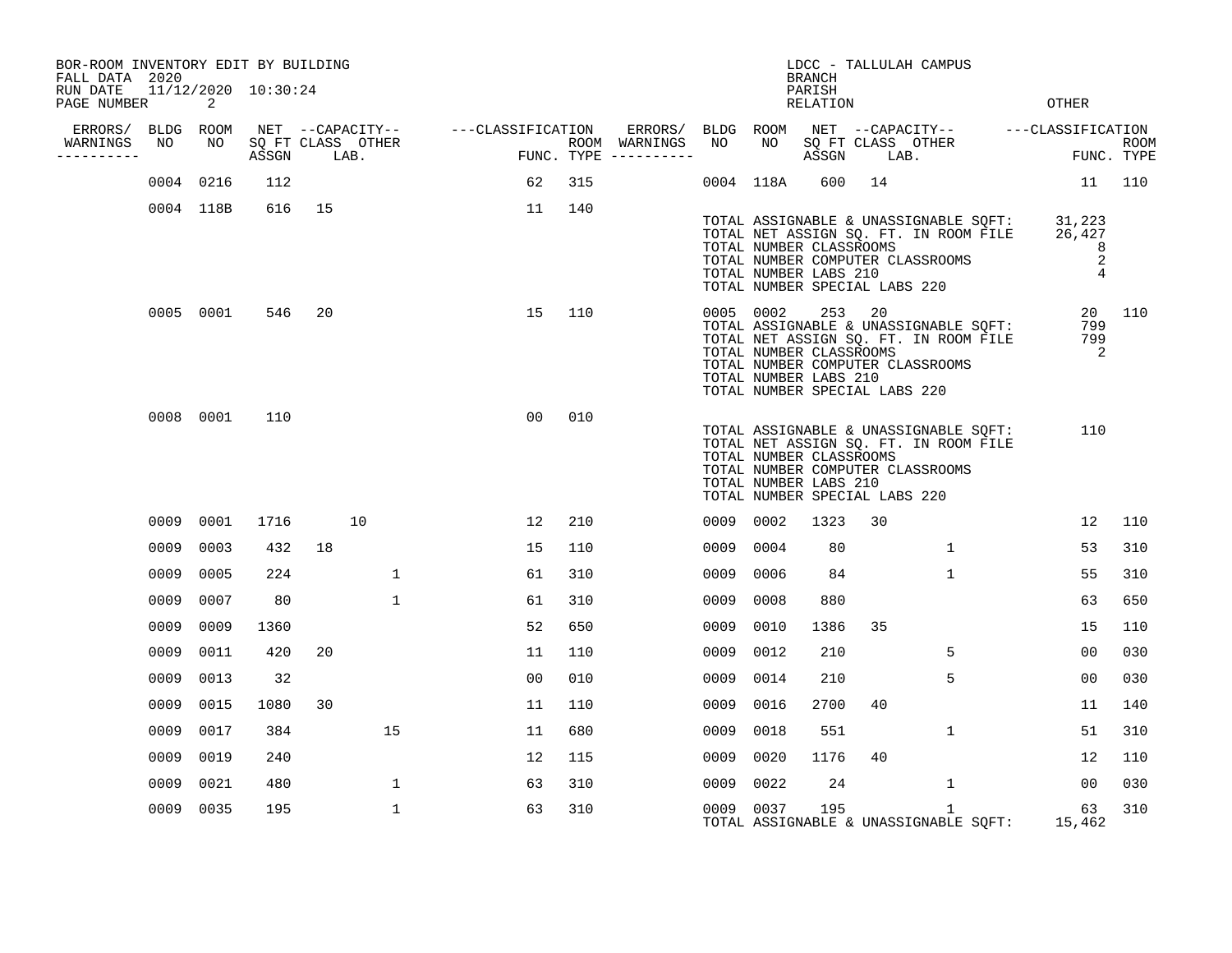| BOR-ROOM INVENTORY EDIT BY BUILDING<br>FALL DATA 2020<br>RUN DATE<br>PAGE NUMBER | 11/12/2020 10:30:24<br>3 |       |                           | LDCC - TALLULAH CAMPUS<br><b>BRANCH</b><br>PARISH<br><b>OTHER</b><br>RELATION |        |                                      |           |                                                                                                                                                                                                                |                                  |                    |  |
|----------------------------------------------------------------------------------|--------------------------|-------|---------------------------|-------------------------------------------------------------------------------|--------|--------------------------------------|-----------|----------------------------------------------------------------------------------------------------------------------------------------------------------------------------------------------------------------|----------------------------------|--------------------|--|
| WARNINGS<br>NO.<br>---------                                                     | NO                       | ASSGN | SQ FT CLASS OTHER<br>LAB. |                                                                               |        | ROOM WARNINGS<br>FUNC. TYPE $------$ | NO        | ERRORS/ BLDG ROOM NET --CAPACITY-- - ---CLASSIFICATION ERRORS/ BLDG ROOM NET --CAPACITY-- - ---CLASSIFICATION<br>NO<br>SQ FT CLASS OTHER<br>ASSGN<br>LAB.                                                      |                                  | ROOM<br>FUNC. TYPE |  |
|                                                                                  |                          |       |                           |                                                                               |        |                                      |           | TOTAL NET ASSIGN SQ. FT. IN ROOM FILE 14,986<br>TOTAL NUMBER CLASSROOMS<br>TOTAL NUMBER COMPUTER CLASSROOMS<br>TOTAL NUMBER LABS 210<br>TOTAL NUMBER SPECIAL LABS 220                                          | 6<br>$\mathbf 1$<br>$\mathbf{1}$ |                    |  |
|                                                                                  | 0010 0030                | 128   | 5                         |                                                                               | 12 215 |                                      | 0010 0032 | 124<br>TOTAL ASSIGNABLE & UNASSIGNABLE SOFT:<br>TOTAL NET ASSIGN SQ. FT. IN ROOM FILE<br>TOTAL NUMBER CLASSROOMS<br>TOTAL NUMBER COMPUTER CLASSROOMS<br>TOTAL NUMBER LABS 210<br>TOTAL NUMBER SPECIAL LABS 220 | 252<br>252                       | 63 215             |  |
|                                                                                  | 0011 0024                | 2900  | 27                        | 12 <sup>°</sup>                                                               | 210    |                                      |           | TOTAL ASSIGNABLE & UNASSIGNABLE SQFT: 2,900<br>TOTAL NET ASSIGN SQ. FT. IN ROOM FILE<br>TOTAL NUMBER CLASSROOMS<br>TOTAL NUMBER COMPUTER CLASSROOMS<br>TOTAL NUMBER LABS 210<br>TOTAL NUMBER SPECIAL LABS 220  | 2,900<br>$\mathbf{1}$            |                    |  |
|                                                                                  | 0012 0026                | 510   |                           | 73                                                                            | 730    |                                      |           | TOTAL ASSIGNABLE & UNASSIGNABLE SQFT:<br>TOTAL NET ASSIGN SQ. FT. IN ROOM FILE<br>TOTAL NUMBER CLASSROOMS<br>TOTAL NUMBER COMPUTER CLASSROOMS<br>TOTAL NUMBER LABS 210<br>TOTAL NUMBER SPECIAL LABS 220        | 510<br>510                       |                    |  |
|                                                                                  | 0013 0100                | 785   |                           | 72                                                                            | 730    |                                      |           | TOTAL ASSIGNABLE & UNASSIGNABLE SQFT:<br>TOTAL NET ASSIGN SQ. FT. IN ROOM FILE<br>TOTAL NUMBER CLASSROOMS<br>TOTAL NUMBER COMPUTER CLASSROOMS<br>TOTAL NUMBER LABS 210<br>TOTAL NUMBER SPECIAL LABS 220        | 785<br>785                       |                    |  |